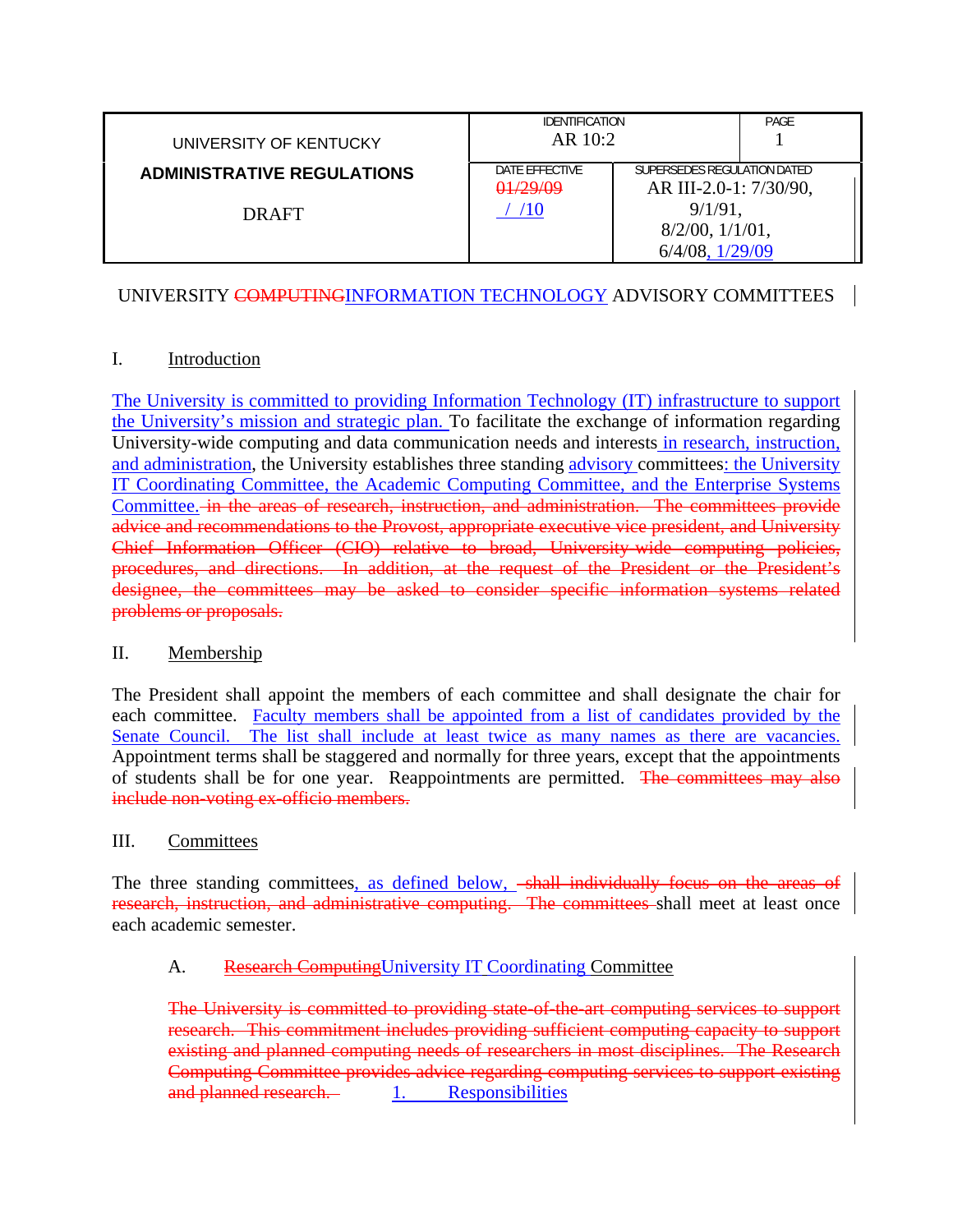The IT Coordinating eCommittees provides advice and recommendations to the Provost, appropriate executive vice president, and University Chief Information Officer (CIO) relative to broad, University-wide ITeomputing policies, procedures, and directions.

The University IT Coordinating Committee's responsibilities shall include: (a) recommending priorities for issues that cut across the enterprise (including future development, change, and enhancement in the University's network and security infrastructure including between-building network improvements, wireless access, access to the regional and national networks, research and instructional data management and backup); (b) recommending significant IT policies that cut across the various University units; (c) reviewing and coordinating the recommendations of the Academic Computing Committee and the Enterprise Systems Committee; and, (d) serving as liaisons across the University to facilitate communication and collect input from the faculty and staff regarding information technology systems.

At the request of the President or the President's designee, the committee also may be asked to consider specific information systems related problems or proposals.

2. Membership and Chair

The Committee shall be comprised of:

Seven (7) faculty members; One (1)Chair of Academic Computing Committee One (1)Chair of Enterprise Systems Committee One (1) senior administrator from the Provost area One (1) senior administrator from the EVPFA area One (1) senior administrator from the EVPHA area CIO, University of Kentucky CIO, University of Kentucky Healthcare

The President shall designate the chair from the faculty members.

One (1) graduate student (to be nominated by the Dean of the Graduate School); One (1) senior research administrator; One (1) senior administrator responsible for high performance computing; and

Two (2) representatives from Information Technology (advisory, non-voting).

## B. Academic Computing Instructional Computing Committee

1. Responsibilities

 The Academic Computing Committee provides advice and recommendations to the University IT Coordinating Committee on computing systems that support research and instruction.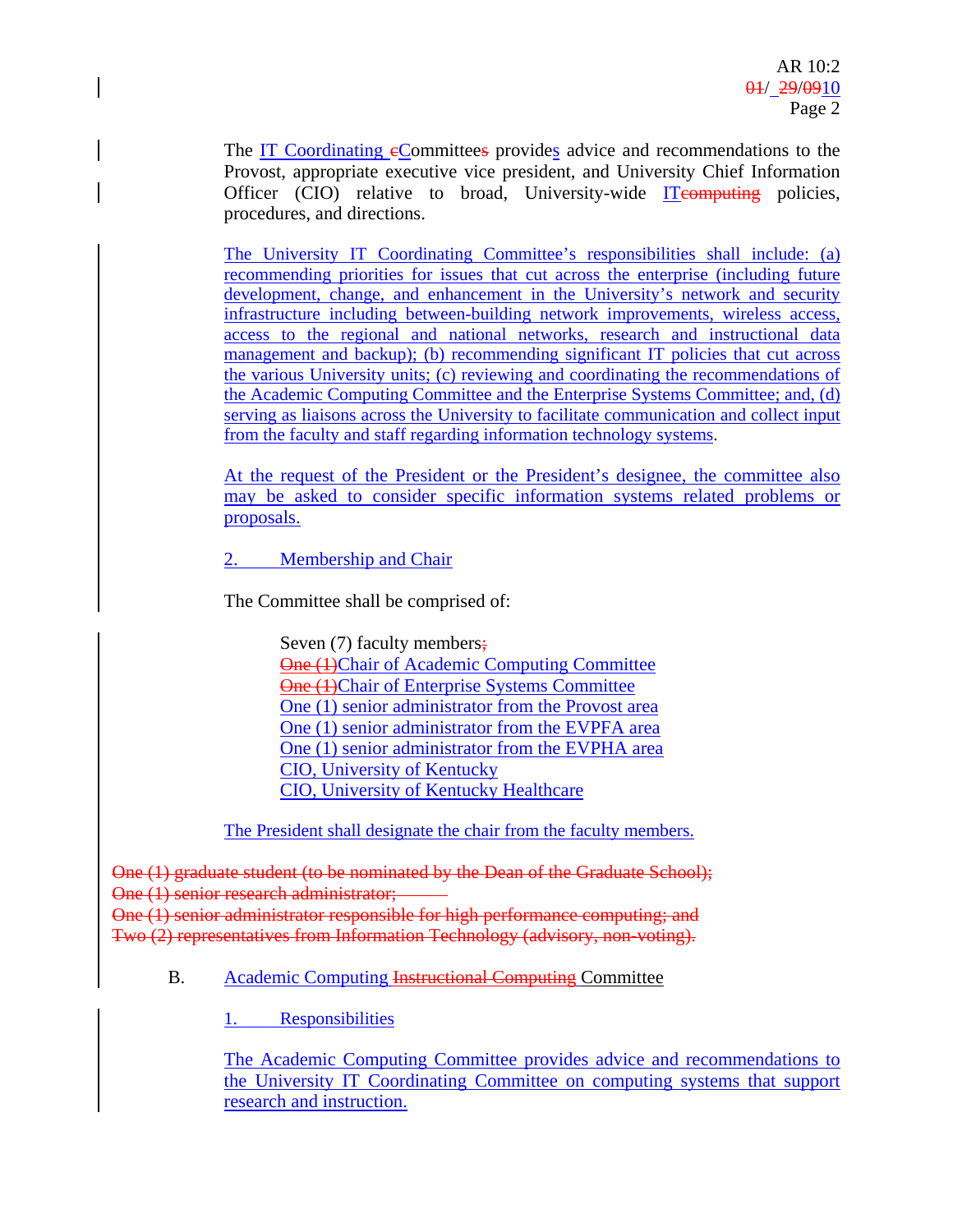The Academic Computing Committee responsibilities include: (a) establishing priorities for future development, change, and enhancement in the enterprise-wide research, high performance computing, and instructional computing needs; and, (b) serving as liaisons across the University to help collect input regarding research and instructional computing systems. The University is committed to providing students with access to appropriate computing facilities, including state of the art hardware, software, and courseware. The Instructional Computing Committee provides advice regarding general purpose instructional computing services, with the aim of ensuring that students have access to a wide variety of computer languages, applications, and services in an easy-to-use environment.

At the request of the President or the President's designee, or the IT Coordinating Committee, the committee also may also be asked to consider specific information systems related problems or proposals.

2. Membership and Chair

The Committee shall be comprised of:

Seven (7) faculty members; One (1) undergraduate student ( $\theta$  be nominated by the Student Government Association); Two (2) senior academic administrators in the Provost areas enrollment management, undergraduate education, academic support; and Two (2) representatives of Information Technology (advisory, nonvoting). One  $(1)$  graduate student (to be nominated by the Graduate Student Association. Dean of the Graduate School); One (1) senior researchacademic administrator in the Provost area, One (1) senior administrator responsible representative from the Center for Computational Sciencehigh performance computing; and Two One (21) representatives from Information Technology Two One (21) representatives from HealthCare Information Technology (advisory, non-voting).

The President shall designate the chair from the faculty members.

 C. Enterprise Systems Committee Integrated Resources Information Systems Administrative Computing Systems Coordinating Committee (IRIS ACSCC)

1. Responsibilities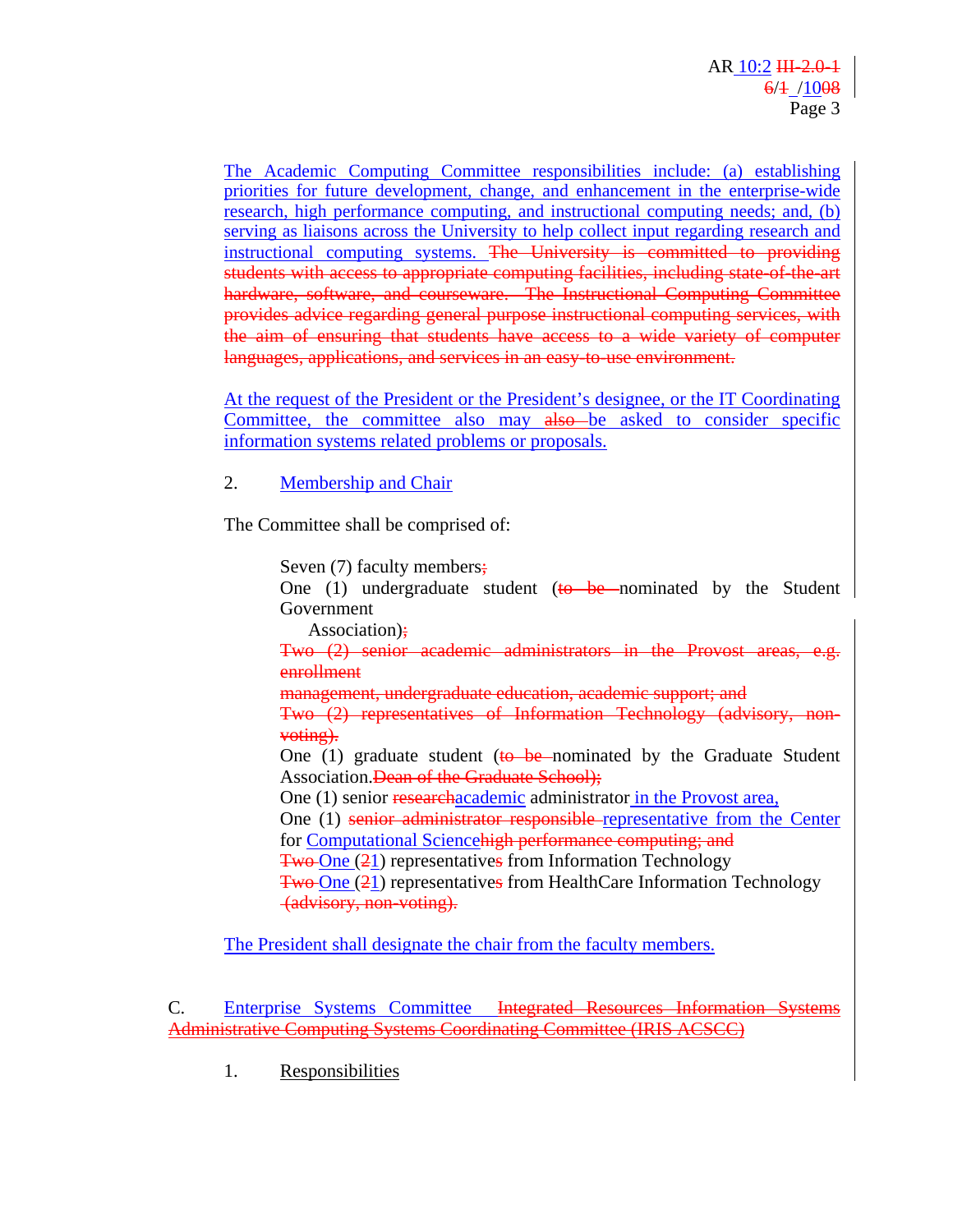The Enterprise Systems Committee provides advice and recommendations to the University IT Coordinating Committee relative to administrative computing systems that support institutional operations.

The University is committed to providing appropriate administrative computing systems to support institutional operations. The IRIS ACSCC Enterprise Systems Committee responsibilities shall include:shall have as its primary responsibility the (a) establishing ment of priorities for future development, change, and enhancements inof the Integrated Resources Information Systems (IRIS)enterprise systems, (including SAP and related operational and administrative systems); (b)  $\frac{1}{1}$  Secondary responsibilities include reviewing, approving, and prioritizing all change requests to IRIS for enterprise systems; maximizing the return on the University's investment in the IRIS project; establishing priorities for reporting; and, (c) serving as advocates for the senior University administrators responsible for the major administrative computing systems listed below.

At the request of the President or the President's designee, or the IT Coordinating Committee, the committee also may alsomay be asked to consider specific information systems related problems or proposals.

2. Membership

The **IRIS ACSCC** Committee shall be comprised of the principal University administrators responsible for the major administrative computing systems based on their role for the following se-administrative systems:

Financials and Accounting; Human Resources; Materials Management; Campus Management; Plant Maintenance; Faculty Effort; Business Warehouse; Budget; Research Office of Associate Provost for Academic Administration Health Care CIO (ex officio non-voting); University CIO (ex officio non-voting); and Director, IRIS Administrative SystemsIT Enterprise Applications Group

Aand shall also include:

CIO, University of Kentucky CIO, University of Kentucky Healthcare Chair of Academic Computing Committee